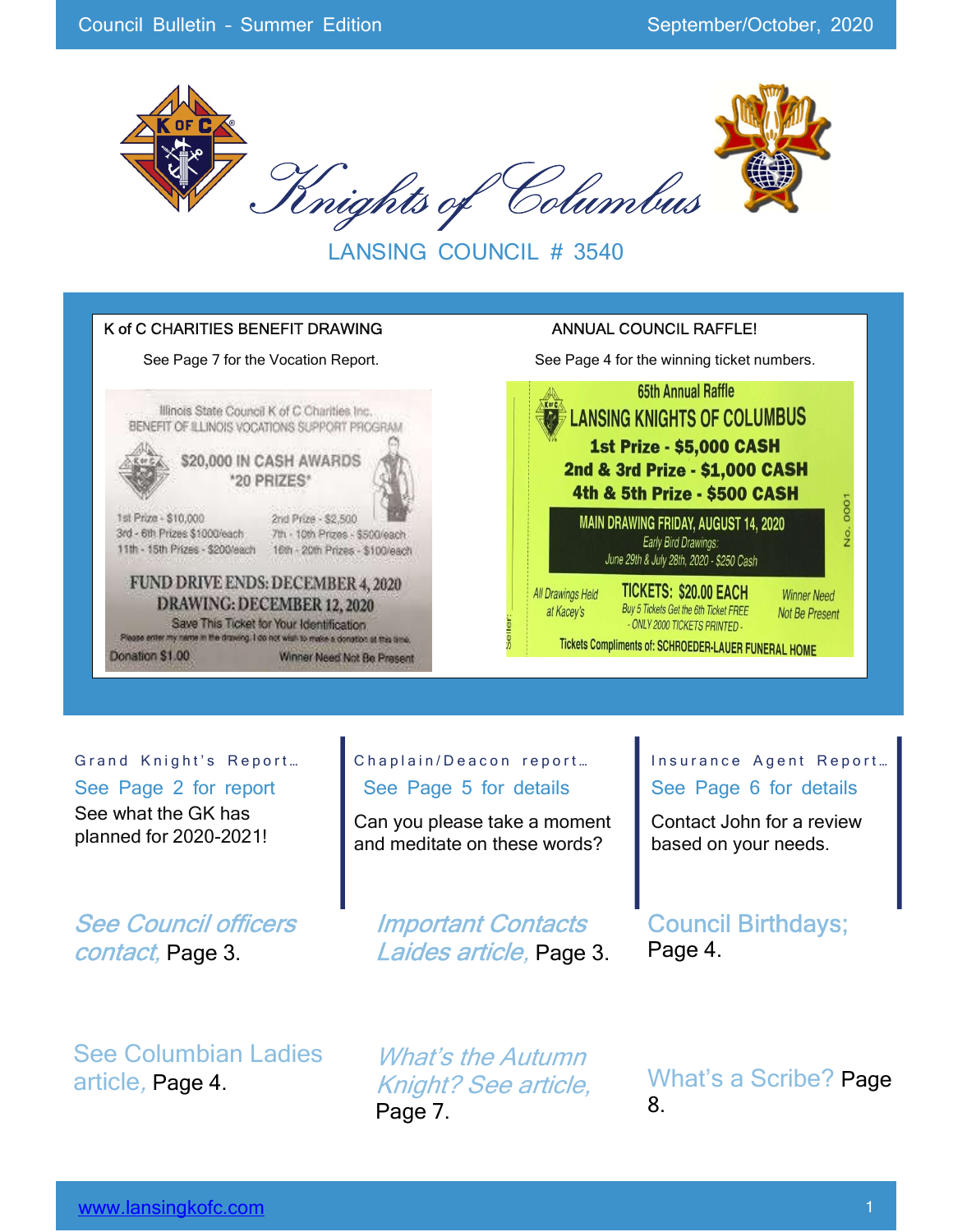# GRAND KNIGHT'S REPORT:

Brother and Sir Knights, as we begin our new Fraternal Year of 2020-2021, I would like to report that there is FINALLY some good news! Our very 1st Officer's Meeting was conducted on Tuesday,

August 25, at the Hall. It was a good feeling to get back to some semblance of normality, even though face masks and Social Distancing were in effect. This coming Tuesday, September 1, we will be hosting our very FIRST face to face General Meeting since March 2nd. The meeting will begin at the regular time of 8:00pm. Plan on arriving a little bit earlier than usual because strict Social Distancing will be in force. Your temperature will be taken before you enter the Lakeside Room, at the Hall. Also, don't forget to bring your face mask with you to the meeting. NO ADMISSION WILL BE ALLOWED WITHOUT A FACE MASK! The Columbian Board Report and Election of Officers will occur directly after the General Meeting. I hope that many of our Members will be in attendance that evening. Obviously, there is MUCH information to talk about.

Our annual Calendar Meeting will be conducted on Thursday, September 17, in the Lakeside Room at 7:00pm. Please plan on joining us that evening to schedule our upcoming events for the upcoming Fraternal Year.



Again, I would like to thank all our Brother Knights and Sir Knights, who participated in the Honor Guard and Prayer Service for FDD, PGK, and Sir Knight, Michael Melko (pictured on the right, next to GK Mike Kabala), on Thursday, August 13, at Kish Funeral Home in Munster, Indiana. Mike was a VERY active member, along with his family, during the 1980's and 1990's. The Melko family were very grateful and appreciative of the Knights of Columbus presence at the Wake Service. R.I.P. Brother Michael on a job well done.

Since 1952, Lansing Council #3540, has been an integral

part of the landscape of Lansing and its surrounding community. During those very early years, Brother Knights had a VISION, indeed. Can you imagine the cost, the work and the manpower it took to build our existing building that we have enjoyed, as a council for 68 years? It wasn't easy by no means, but the mission was accomplished. As the years flew by and our council grew, the Brother Knights of Lansing Council #3540, stepped up and got involved with various programs and events. It took TEAMWORK, working together for the betterment of our council and the many recipients of our charitable works. I realize that our total Membership is nowhere near the total as it once was, BUT the programs and events that the Knights of Columbus are synonymous for, are still there and need our help more than ever. With the dawning of a new Fraternal Year, take a moment to look deep into your Soul and pray about it, to see if you would like to get a little more involved with volunteering or chairing an event? Thank you so much to those that have and continue to give of your time, to the many programs that we support. Looking forward to our 69th year of inception and may it be one of great success and fulfillment for our council and community, as well.

Finally, our annual I.D. Drive (Tootsie Roll Drive), will be conducted on 2 weekends this year. Volunteers will be collecting contributions at Strack & VanTil, (only), in Munster on Ridge Road, Friday and Saturday, September 11 & 12, from 9:00am till 6:00pm. Also, the following weekend, September 18,19 and 20 at various other business locations, street intersections and churches throughout the community, from 9:00am till 6:00pm. All positions ARE available. Please contact me if you are interested in signing up and volunteering for this wonderful Program to help the Intellectually Disabled.

VIVAT JESUS! Michael Kabala, Grand Knight.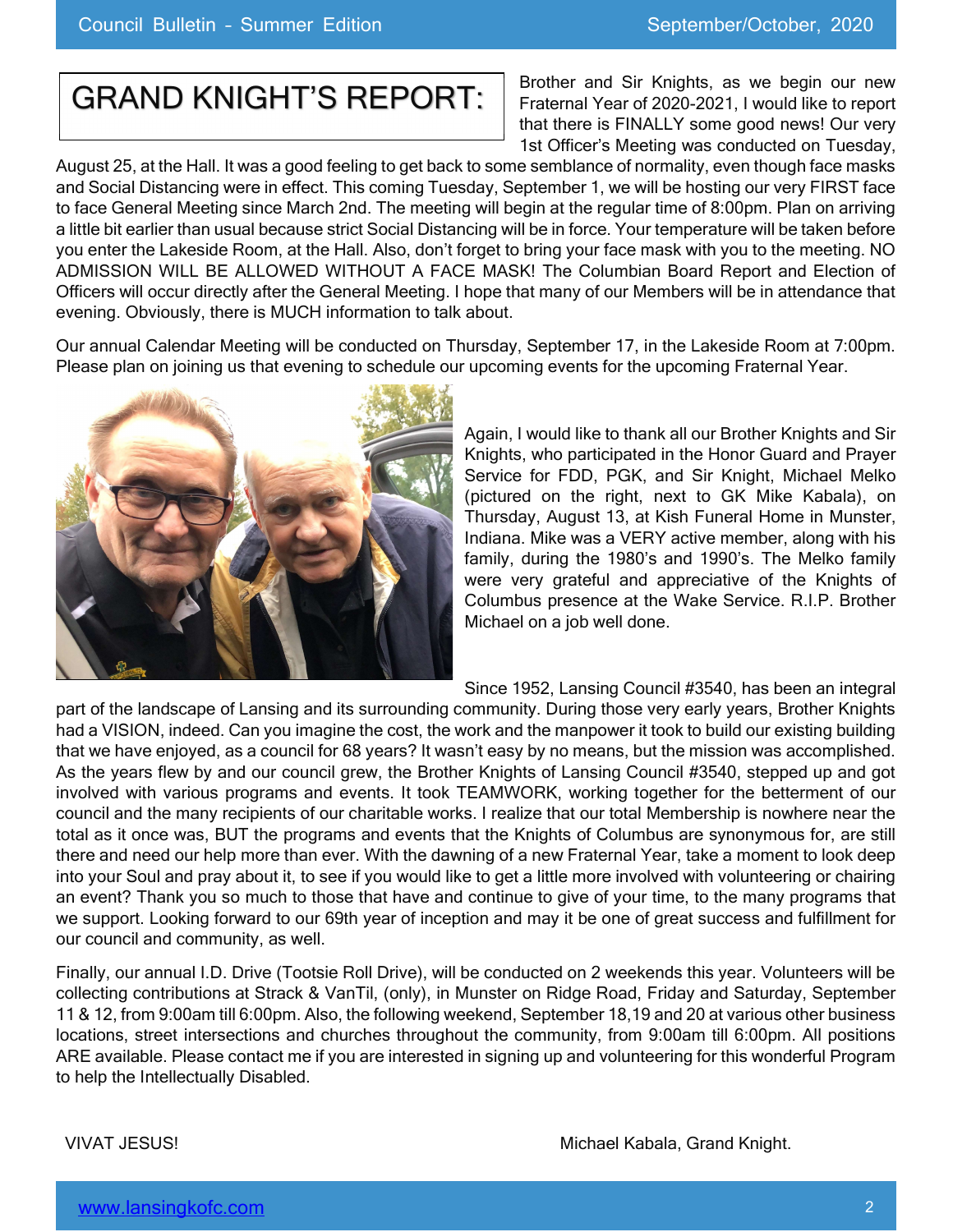## ARE YOU UP TO DATE WITH YOUR DUES?

PGK Peter Marx, Financial Secretary

If you wish to make monthly payments on your Dues this new system allows for this, but you will not receive your travel card until your Dues are paid in full. The outstanding 22 dues accounts are being handled by our retention committee, for their personal contact with you. Please take their call and make payment arrangements with them as soon as you can. Your dues help our council support many programs.

If you have a change of address, phone number or email address please let me know. This way we can send you informative emails on upcoming events.

#### NOTICE TO ALL MEMBERS

The Newsletter is no longer being sent by Bulk Mail. With First Class mail, the Post Office is not forwarding mail, and your Newsletter is being sent back to the Council. So, if you are planning to move or being temporarily away for a period of time, please let the Financial Secretary know. Therefore, you will be receiving your Newsletter without interruption and saving the Council the postage.

#### Council Sick **Pray for those IN NEED!**

Please, keep all our members and ladies in your prayers as we must intercede in prayer for them; PGK Robert Blake, Ron & Joan Fisher, William Benne, Vice Supreme Master Paul D. Isherwood, William Skarwecki, SK Gene & Rita Sanchez, PGK Rich Czarnecki, GK Mike Kabala, Genevieve Haney, DGK Roger S. Tyderek, Jr., PGK Ken Cuprisin and Martha Pope. We pray for the repose of PGK Mike Melko, who died in August.

If there is someone you want to add to our Council Sick List, contact PGK Joseph Matlon at 219-365- 8353.

## IMPORTANT CONTACTS:

| <b>GRAND KNIGHT</b>              | <b>DEPUTY GRAND KNIGHT</b>          | <b>FINANCIAL SECRETARY</b>     |
|----------------------------------|-------------------------------------|--------------------------------|
| Michael Kabala (708) 525-7987    | Roger Tyderek, Jr. (708) 474-7604   | PGK Peter Marx (219)-688-4241  |
| <b>SICK/CONDOLENCE</b>           | <b>NEWSLETTER EDITOR</b>            | <b>CHAPLAIN</b>                |
| PGK Joseph Matlon (219) 365-8353 | PGK Matthew Martinez (708) 870-8468 | Fr. Mark Kalema (708) 828-2523 |
| <b>KACEY'S BANQUET HALL</b>      | <b>INSURANCE AGENT</b>              | <b>MEMBERSHIP/RECORDER</b>     |

Office (708) 895-7720 John Blazevich....... (708)-646-6705 Dominic Podsiadlik … (219)-448-1069

We meet the First Tuesday of each month, 8:00PM in the lakeside hall at: Kacey's Banquet Hall -17800 Lorenz Ave, Lansing, IL 60438. Please bring your travel card & silence your phone!

| www.lansingkofc.com |  |
|---------------------|--|
|                     |  |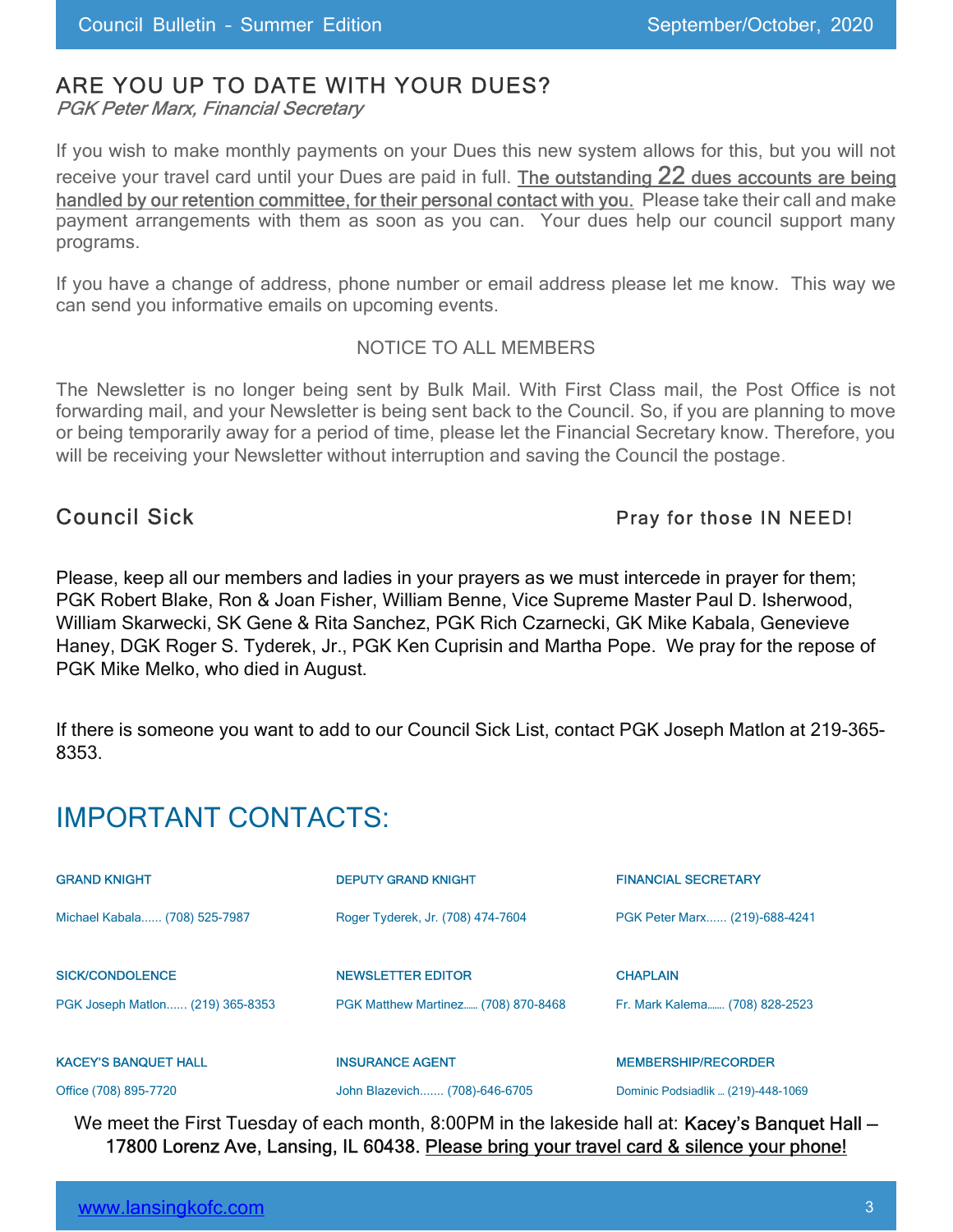#### Birthdays **Have a Great Year!** All the Birthdays **Have a Great Year!**

KNIGHTS IN SEPTEMBER - Dennis R. Prisby 1st, Michael S. Collins 2nd, Steve J. Piskula 2nd, Donald P. Schiller 2nd, Patrick J. Funchion 4th, Dennis M. Mlcoch 7th, Richard G. Okray 9th, Bruce F. Barton Sr. 10th, Raymond T. Kucynski Jr., 11th, Raphael Paramo 11th, Joseph A. Whitman 12th, Harold Couture 13th, Donald L. Drewenski 14th, PGK Kenneth G. Cuprisin 16th, Gene T. Lozzi 23rd, Donald A. Uram 24th, Thomas E. Bermingham 26th, PGK Brian C. Fisher 26th, Steven L. Kasper 27th, Roger S. Tyderek Jr., 28th, PGK John A. Haney 29th,.

KNIGHTS IN OCTOBER - Christopher A Siatta 2nd, Ronald Carl Hudson 3rd, Joseph P Koziol 3rd, Joseph J Beissel 5th, Sebastian Fisher '30' 5th, Deacon James E Detloff 7th, Christopher J Siatta 7th, Joseph Mosqueda 10th, Joel E McCarthy 11th, Shaun M Porento 11th, Thomas E Merkelis 20th, Richard J Mielcarz 20th, Michael S Sanchez 20th, Kenneth E Wasniewski '80' 20th, John L Krismanick 21st, Leo R Conry Sr 23rd, Jesus E Avila 24th, Rev Lawrence Collins 24th, Ralph D Clinnin 25th, Rev David B Krolczyk 25th, Serapio Mota 27th.

When out celebrating another year, join us at Kacey's Restaurant one week before or after your Birthday, you will receive your age percentage off your dinner. For Example: if you are 50 years old you will get 50% off on your dinner. It is only good for the person having their Birthday.

## COLUMBIAN LADIES REPORT

MEETING THE NEEDS OF THE CHURCH IN THE COMMUNITY!

Due to the Pandemic restrictions, the Columbian Ladies have not been able to meet. Our first meeting will be on Monday, September 28th at 6:30 pm via Zoom videoconference. Previous Columbian Ladies will be contacted by email or phone on how to connect for this meeting.

If you wish to join the Columbian Ladies, you can attend one of our monthly meetings held on the fourth Monday of the month, September through November, and March through June. Dues are \$10 per year. Membership is open to any Catholic or Christian female who is 18 years old or older. For more information, contact us at columbianladies3540@gmail.com.

### 65th ANNUAL COUNCIL RAFFLE

BELOW ARE THE WINNING NUMBERS FOR OUR FUNDRAISER

Congratulations to the second and last early bird drawing winner, ticket number 1835.

Below are our winners:  $1<sup>st</sup>$  place: Ticket # 1584 2<sup>nd</sup> Place: Ticket # 0727

 $3<sup>rd</sup>$  Place: Ticket # 0549,  $4<sup>th</sup>$  Place: Ticket # 0361, 5<sup>th</sup> Place: Ticket # 0362.

Thank you all for supporting the council, even during these Pandemic times.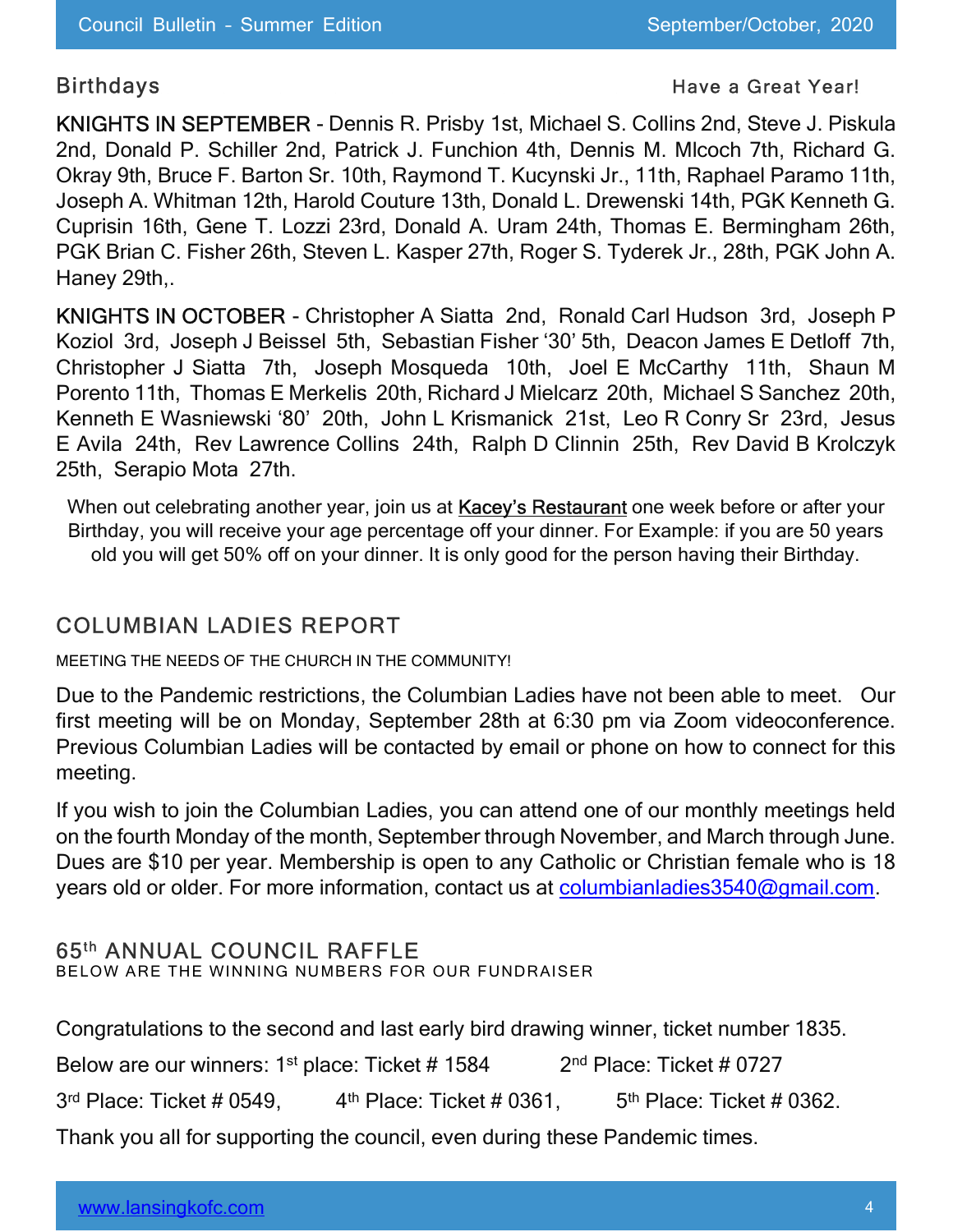### CHAPLAIN/DEACON REPORT

#### LIVING IN DIFFICULT TIMES

We all know that we are living in difficult times and it is easy to think that, just because this is happening to us now, we are the only ones who have been forced to live under difficult conditions. Since we have not been used to living under conditions such as this, we have a difficult time reacting to and adjusting our lives to these conditions. If we look back into the past, we will find that we are not the first to encounter problems. The following is a quote from a letter attributed to Barnabas, the companion to St. Paul mentioned in Acts, which can provide us with some useful advice. "When evil days are upon us and the worker of malice gains power, we must attend to our own souls and seek to know the ways of the Lord. In those times reverential fear and perseverance will sustain our faith, and we will find need of forbearance and self-restraint as well. Provided that we hold fast to these virtues and look to the Lord, then wisdom, understanding, knowledge and insight will make joyous company with them."

"He (Barnabas) goes on to tell us that we need to turn to God with reverential fear and to persevere in prayer."

Barnabas' first instructions are to turn to ourselves and make sure that our actions are beneficial for the future of our soul and to seek to know what God may have planned for us. It is in difficult times that we try to go outside of ourselves and become immersed is what is happening to the detriment of ignoring our own spiritual welfare. He goes on to tell us that we need to turn to God with reverential fear and to persevere in prayer. We constantly need to be reminded that the everyday happenings in the world can distract us from spending time with God.

He also offers advice as to how to interact with those who might be causing the turmoil. We are to practice forbearance and self-restraint. Our first human reaction is to reach out in anger or in self-defense against those who are upsetting our lives. Barnabas' advice is to stay calm and remember to turn to God. Even though it might be difficult at times, we need to be reminded that it is God who judges. This is brought out well in Revelation when, during the final battle at Armageddon, only Jesus and his angels are involved; Christians are spectators.

Barnabas ends on a positive note. If we try to take care of our own soul, if we turn to God and turn everything over to God, if we live a Christian life in accordance with the teachings of Jesus, then we will be rewarded with wisdom, understanding, knowledge and insight. We will also be rewarded with the joyous company of God in this life and in our anticipated life forever.

#### Deacon Jim Detloff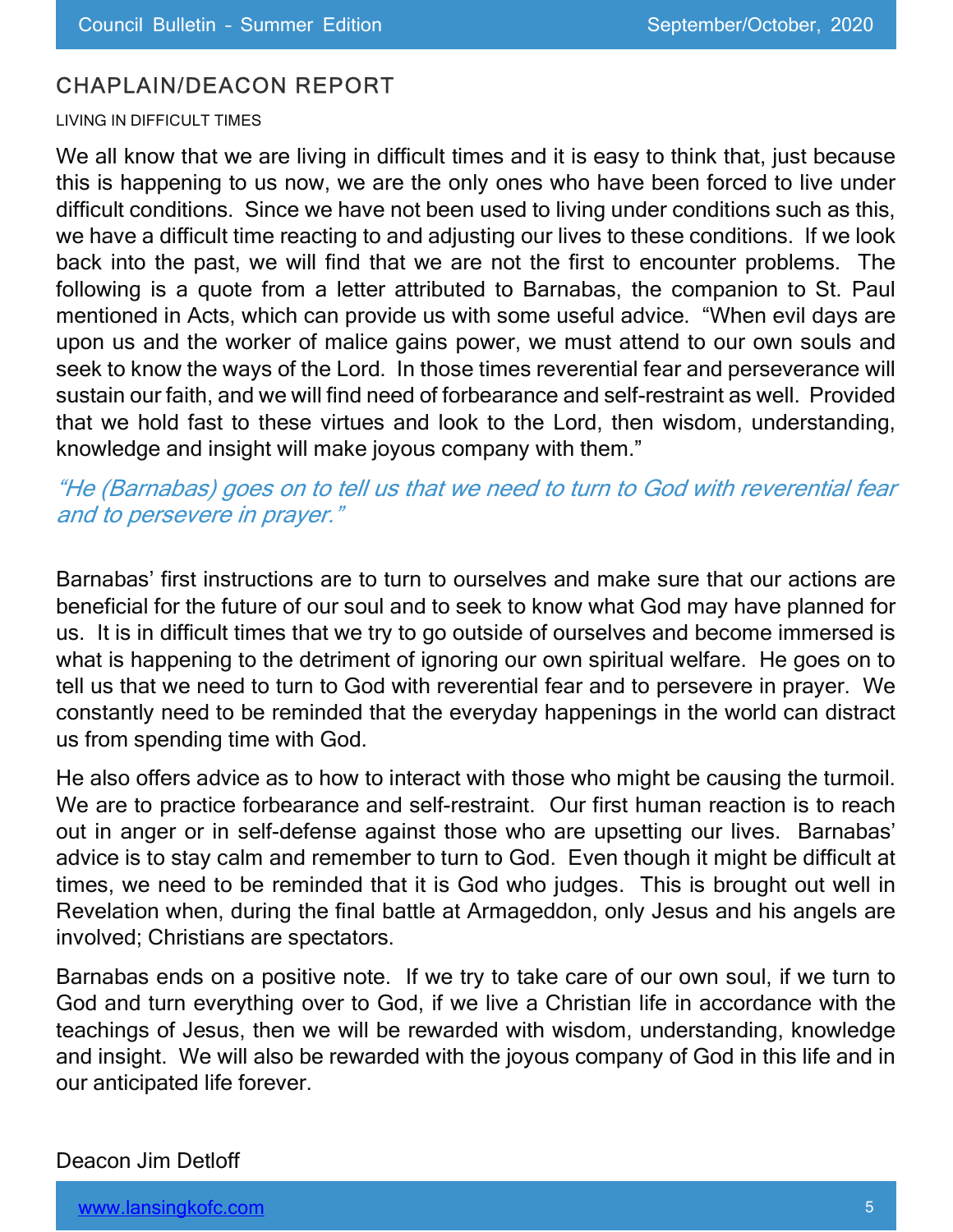### A MESSAGE FROM OUR FIELD AGENT

WE STAND STRONG ON ETHICAL GROUND

The world is slowly beginning its return to the way things were - at least as much as it can. It'll likely be months before we know what normal looks like now. You've probably heard the saying attributed to an unsavory (to say the least!) historical figure that "there are decades where nothing happens, and there are weeks where decades happens."

It certainly feels that way now. We have crammed decades of changes into these last several weeks, and it's hard to know what change is permanent, and what changes will prove temporary.

Not everything is fluid though. I am struck by the resilience of the permanent things - our faith, our fraternity, our families. I'm sure you've seen the tremendous ways in which the Knights of Columbus in particular has proven itself equal yet again to this current challenge. Whether it was the establishment of the Leave No Neighbor Behind Initiative, or the launch of the diocesan loan fund, or just the every-day, every-city response of councils across the globe, we have responded as we always do: swiftly, powerfully.

Sure, we've had to cancel some things. We've had to have some virtual meetings. We've had to stay a safe distance apart. But our distance hasn't diminished our unity, nor has it changed our impact. I continue to be proud to be a part of this great organization - especially in moments like this. And I know you are too.

#### "That's why, for me, being financially committed to the Knights is such a point of pride."

That's why, for me, being financially committed to the Knights is such a point of pride. We all need life insurance. We all need to plan for retirement. We all need to think about and prepare for life's whatifs.

But when it comes time to decide who to make those preparations with, and who to choose to buy those products from, we can choose to spend our money with the company who establishes a multimillion dollar loan funds for Catholic dioceses in their most desperate time of need, or we can go another route. We can choose to buy our insurance from a company who leaves no neighbor behind, or a company who has no real concept of who their neighbor is. We can prepare for our retirement with a company whose members are - once again - setting an example of true Christian charity for all to follow, or we can go in a different direction.

I would challenge you, whether you've never inquired or it's been a long time - to take a fresh look at the Knights of Columbus as a trusted financial partner, and see what products and services we may



ting Catholic families since 1882.

have that might help you and your family. As we all start to get back to things, I can meet with you in person or by video, whichever you prefer, and we can have stress-free, no-commitment conversation about the possibilities.

It's a way to further your commitment to all that we stand for, and - at the same time - obtain some much-needed peace of mind in times like these. I hope we'll chat soon.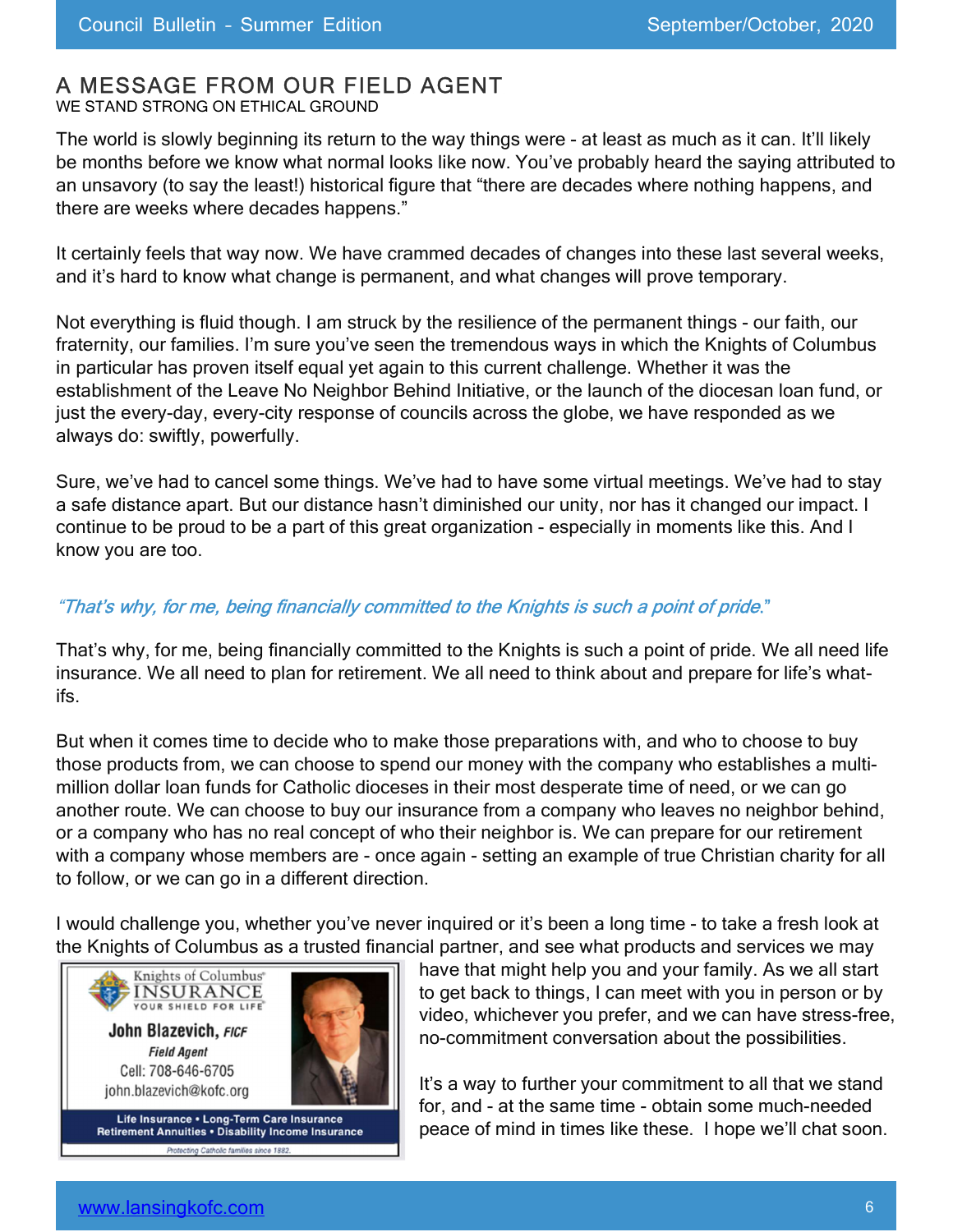## A TRIBUTE SPECTACULAR ON AN AUTUMN KNIGHT

WOULD YOU BE WILLING TO HELP/AND OR ATTEND?

On Saturday, October 3, from 7pm till Midnight, the Lansing Knights of Columbus will be hosting "A Tribute Spectacular on an Autumn Knight". This will be an ALL ages event and will be a tribute to Billy Joel, Elton John, Aretha Franklin and other musical legends. The performances will be composed of Brian Harris and his band, which brought us the Simply Elton Show last December, in our Hall.

Ticket prices will be sold in tiers for this event which will be held outside. We will be enforcing Social Distancing, masks will be required, tables will be separated by 6 feet and this event will be sold by the table so contact tracing can be made, if necessary. Whether you have a table for 1 or a table for 8, we will be able to accommodate you. When buying tickets, we will need the names and phone numbers of the people attending. Safety is CRUCIAL and we hope that everyone will experience a safe and enjoyable evening of great entertainment.

We will also need Brother Knights and their families to help on the day of this event, to ensure it will be successful. We will be grilling hamburgers and hotdogs and serving potato chips and beer, as well. We will have signup sheets at the September General meeting, along with a breakdown of what is needed. The gates will open at 6pm for guests to enter and be seated. TICKET PRICING WILL BE AS FOLLOWS:

\$20 BRONZE Level includes the show, all you can eat hamburgers, hotdogs and chips. Pop and water will be included and beer can be purchased throughout the night. (Children 10 and under, will be \$10).

\$30 SILVER Level includes the show, ALL the above, but beer and wine will be included along with a souvenir beer stein. Mixed drinks will be available for sale in the lounge.

\$50 GOLD Level includes the show, ALL the above, PLUS you will have priority seating close to the stage and have the opportunity to meet the performers after the end of the show.

Tickets can be purchased at Kacey's Lounge, Tuesday-Saturday during business hours. For information, you may call 708-895-7720. ALL groups much purchase tickets together in order to be seated together. We look forward to seeing you on Saturday, October 3! Chairman, Chris A. Siatta, PGK.

# ANNUAL VOCATIONS RAFFLE

PLEASE HELP THE COUNCIL SUPPORT BOTH OF OUR SEMINARIANS!

Brother Knights, it is once again time for our Vacations Raffle. All proceeds from the Raffle will be used to help support our seminarians and Priests. They need our help, so please sell or buy a raffle book and return the STUBS WITH THE COVER INTACT as soon as possible to Ron Fisher at 3538 193rd Street, Lansing, IL 60438 – or use the return envelope provided in the mailing.

In addition to the many Seminarians we have supported in the past, many are serving in the Priesthood, we can be proud of our past efforts, but we must continue to Support out Vocations Raffle for future Seminarians and Priests. For every book we buy and sell our Council receives a total of \$9.00 to support our local efforts. In addition, the State receives \$6.00 to support the greater worldwide cause, totaling \$15.00 of support.

Remember, if it were not for a former Seminarian Father Michael J. McGivney, we the Knights of Columbus would not be the organization that we are today. For more information or additional books, please contact Ron Fisher, your vocations Chairperson at (708) 895-5579. Vivat Jesus! Ron Fisher.